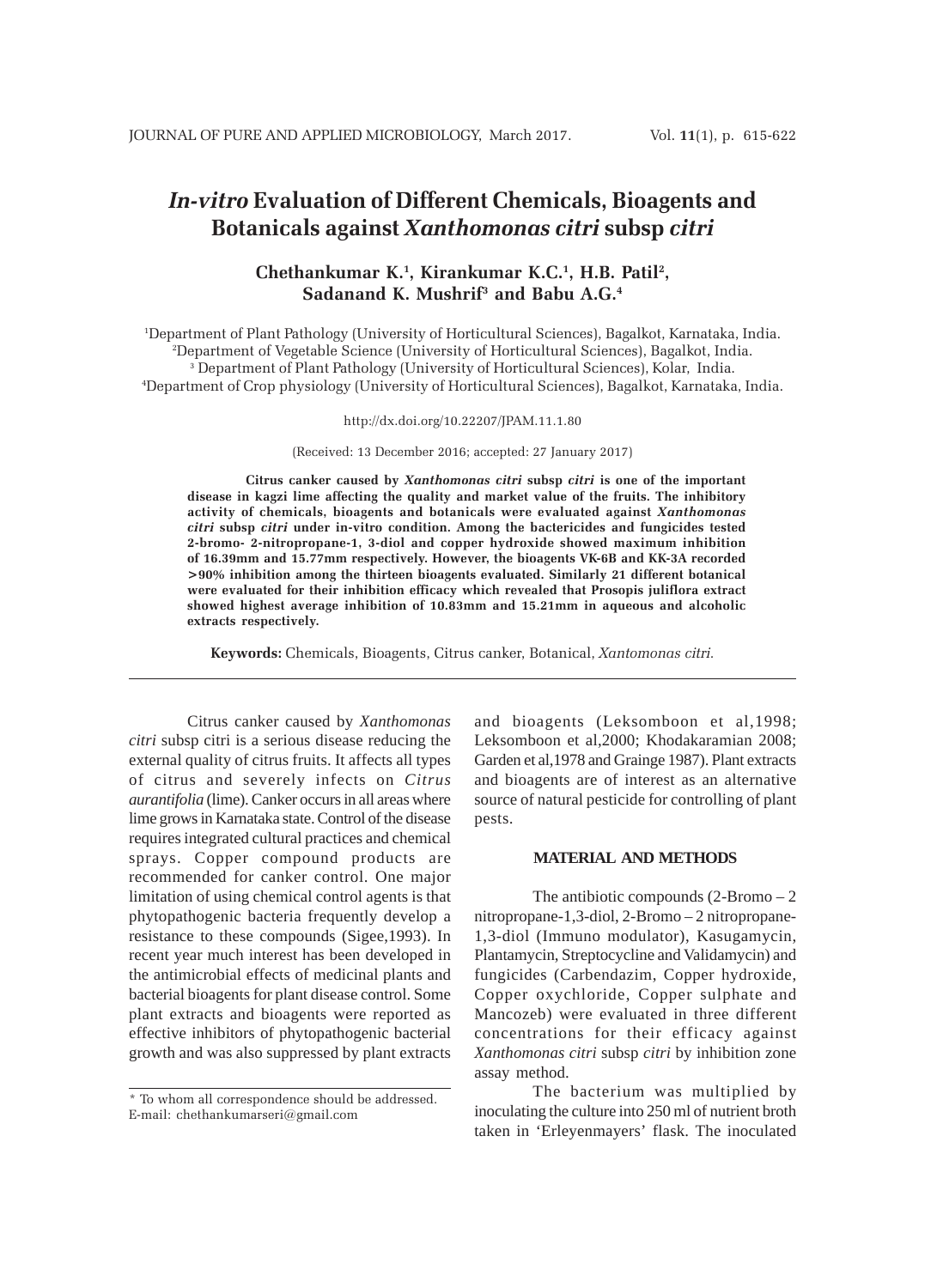flasks were incubated at  $28 \pm 1$ °C for 48hr. The bacterial suspension was then seeded to the lukewarm nutrient agar medium. The seeded medium was poured into the sterilized petri plates and plates were allowed to solidify.

The chemicals and antibiotics were prepared at different concentrations as mentioned. The filter paper discs (Whatman No. 42) measuring 5mm in diameter were soaked in the respective chemical solution for 5-10 minutes and transferred onto the surface of the seeded medium in petriplates. The inoculated plates were kept in the refrigerator at  $4^{\circ}$ C for 30 minutes to allow the diffusion of chemicals into the medium. Then plates were incubated at  $28 \pm 1$ °C for 24 hr and observed for the production of inhibition zone around the filter paper discs. The results obtained were analysed statistically.

Similarly the bacterial antagonistic isolates maintained in the Department of Plant Pathology, College of Horticulture, Bagalkot *viz.,* were used to evaluate the efficacy of bioagents against *Xanthomonas citri* subsp *citri.*

The 13 isolates *viz*., PM-1A, VK-6B, BK-6, KK-9A, VK-10C, BK-3, BK-5,BK-7, PM-2A, BK-8, BK-1L, KK-3 and CK-13A were tested using the dual culture technique, the 48 hr old pure culture of 13 bacterial bio-agents and *Xanthomonas citri* subsp *citri* were streaked in a single Plate containing NA medium with the help of inoculation loop. Two streaks of bio-agent were streaked first and the pathogen streaked at the middle of both streaks of bio agent. Later plates were kept for incubation at 30°C for 48 hours and finally the visual observation of inhibition of *Xanthomonas citri* subsp *citri* by bio-agent was recorded.

To identify the effective bioagents against *Xanthomonas citri* subsp *citri*, the scale developed by Ramesh 2015, which ranged from I to VI was used.

| S.<br>No. | Per cent inhibition of<br>growth of X. citri subsp citri<br>by bio-agent | Grade |
|-----------|--------------------------------------------------------------------------|-------|
|           | >90                                                                      |       |
| 2         | 76-90                                                                    | Π     |
| 3         | 51-75                                                                    | Ш     |
|           | $26 - 50$                                                                | TV.   |
| 5         | $1-25$                                                                   | V     |
| 6         |                                                                          | VІ    |

J PURE APPL MICROBIO*,* **11**(1), MARCH 2017.

#### **Aqueous extraction method**

The plant extracts used in the study as mentioned in table 3 were collected and washed in the tap water and rinsed in the distilled water. The plant parts chopped in to small parts and taken fifty gram of sample and macerated in the surface sterilized pestle and mortar under aseptic condition by adding fifty ml of sterile water  $(1:1 \text{ w/v})$  and kept overnight at  $4^{\circ}$ C in a refrigerator for complete release of active component. After that the extract was filtered through two layered muslin cloth. The extracted solution was considered as stock solution of aqueous extract.

#### **Alcoholic extraction method**

Fifty gram of the of the respective plant parts was mixed with a fifty ml of ethyl alcohol and macerated in a pestle and mortar under aseptic condition. The sample was transferred to a beaker and kept overnight under refrigerated condition for evaporation of alcohol. The fifty ml of distilled water was added to make the 1:1 w/v. Finally the Alcohol extract was squeezed through double layered muslin cloth. The filtrate was collected used as stock solution of alcoholic extract.

The inhibition zone technique as followed in chemical evaluation were done to know the effect of botanicals on *Xanthomonas citri* subsp *citri* at different concentration of 1:1, 1:5 and 1:10. The Streptocycline  $0.5g(500ppm)$  + Copper oxychloride 3g (0.3%) per liter of water treated as positive control and untreated paper discs considered as negative control.

#### **RESULTS**

The *in-vitro* evaluation of different antibiotics in inhibiting the growth of *Xanthomonas citri* subsp *citri* were assessed by paper disc method and results are presented in Table 1. Among the different antibiotics, 2-Bromo-2 nitropropane-1, 3-diol (14.67, 16.33 and 18.17mm) and Streptocycline (13.50, 15.00 and 16.33mm) showed highest inhibition at 300, 400 and 500ppm. Among the fungicides copper hydroxide (14.33, 15.67 and 17.33mm) and copper oxy chloride (11.00, 13.33 and 14.83mm) recorded highest inhibition at 1500, 2000 and 2500ppm respectively. Whereas plantamycin and copper sulphate recorded average values of 12.50 mm and 3.88mm respectively. However 2-Bromo – 2 nitropropane-1,3-diol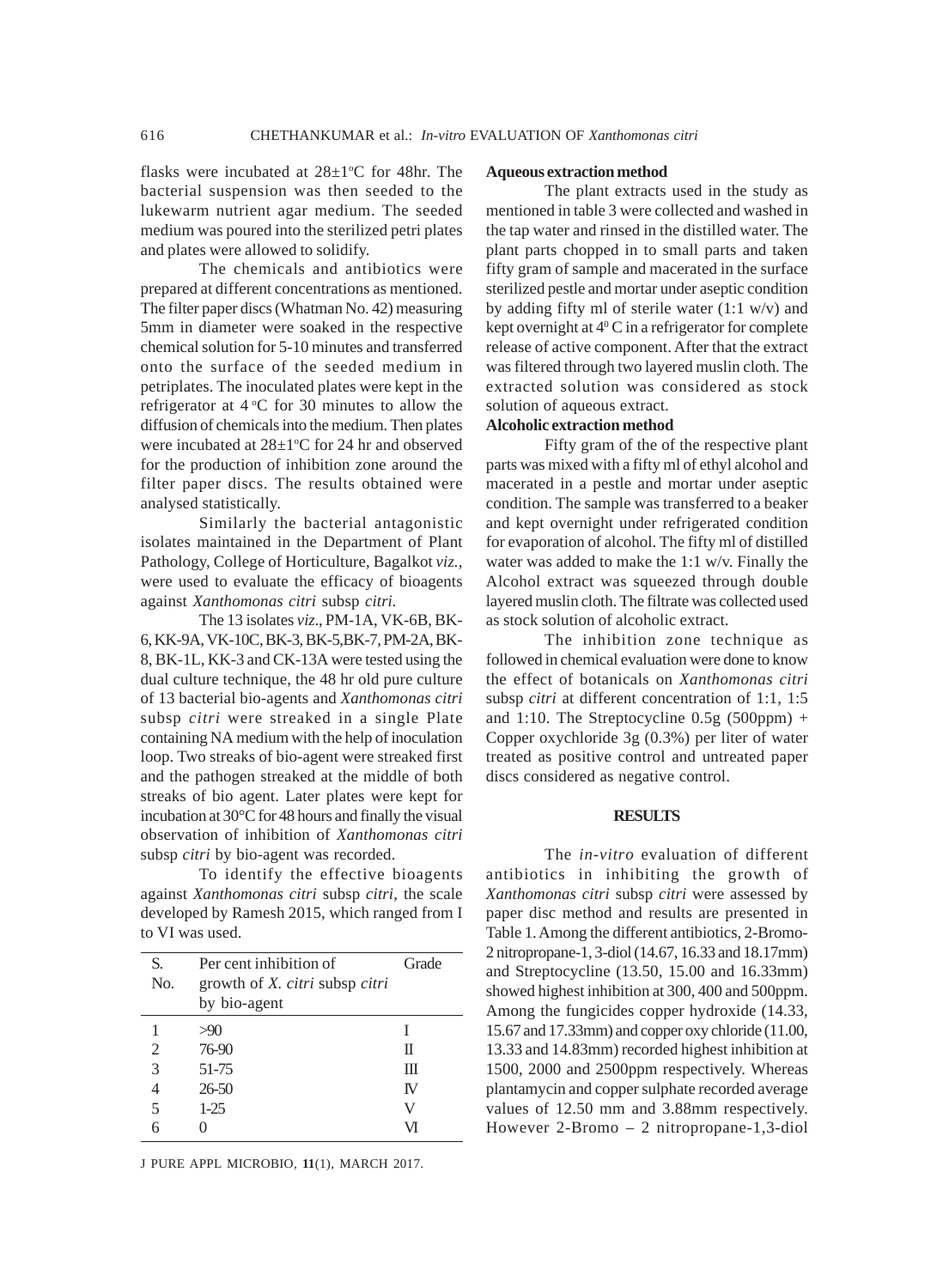|             | Treatments Antibacterial chemicals<br><b>Bactericides</b> |              | Mean diameter zone of<br>inhibition (mm) |          | Average |
|-------------|-----------------------------------------------------------|--------------|------------------------------------------|----------|---------|
|             |                                                           | 300          | 400                                      | 500      |         |
|             |                                                           | ppm          | ppm                                      | ppm      |         |
| $T_1$       | 2-Bromo - 2 nitropropane-1,3-diol                         | 14.67        | 16.33                                    | 18.17    | 16.39   |
|             |                                                           | (3.89)       | (4.10)                                   | (4.32)   |         |
| $T_{2}$     | 2-Bromo - 2 nitropropane-1,3-diol (Immuno modulator)      | 0.00         | 0.00                                     | $0.00\,$ | 0.00    |
|             |                                                           | (0.70)       | (0.70)                                   | (0.70)   |         |
| $T_{3}$     | Kasugamycin                                               | 0.00         | 0.00                                     | $0.00\,$ | 0.00    |
|             |                                                           | (0.70)       | (0.70)                                   | (0.70)   |         |
| $T_{4}$     | Plantamycin                                               | 10.50        | 12.67                                    | 14.33    | 12.50   |
|             |                                                           | (3.31)       | (3.62)                                   | (3.85)   |         |
| $T_{\zeta}$ | Streptocycline                                            | 13.50        | 15.00                                    | 16.33    | 14.27   |
|             |                                                           | (3.74)       | (3.93)                                   | (4.10)   |         |
| $T_{6}$     | Validamycin                                               | 0.00         | 0.00                                     | $0.00\,$ | 0.00    |
|             |                                                           | (0.70)       | (0.70)                                   | (0.70)   |         |
| $T_{7}$     | Control                                                   | 0.00         | $0.00\,$                                 | 0.00     | 0.00    |
|             |                                                           | (0.70)       | (0.70)                                   | (0.70)   |         |
|             | SEm <sub>±</sub>                                          | 0.04         | 0.04                                     | 0.05     |         |
|             | CD(0.01)                                                  | 0.09         | 0.14                                     | 0.18     |         |
|             | <b>Fungicides</b>                                         | 1500         | 2000                                     | 2500     |         |
|             |                                                           | ppm          | ppm                                      | ppm      |         |
| $T_{1}$     | Carbendazim                                               | 0.00         | 0.00                                     | 0.00     | 0.00    |
|             |                                                           | (0.70)       | (0.70)                                   | (0.70)   |         |
| $T_{2}$     | Copper hydroxide                                          | 14.33        | 15.67                                    | 17.33    | 15.77   |
|             |                                                           | (3.85)       | (4.02)                                   | (4.22)   |         |
| $T_{3}$     | Copper oxychloride                                        | 11.00        | 13.33                                    | 14.83    | 13.05   |
|             |                                                           | (3.38)       | (3.71)                                   | (3.91)   |         |
| $T_{4}$     | Copper sulphate                                           | 0.00         | 4.33                                     | 7.33     | 3.88    |
|             |                                                           | (0.70)       | (2.19)                                   | (2.79)   |         |
| $T_{\zeta}$ | Mancozeb                                                  | 0.00         | 0.00                                     | 0.00     | 0.00    |
|             |                                                           | (0.70)       | (0.70)                                   | (0.70)   |         |
| $T_{6}$     | Control                                                   | 0.00         | $0.00\,$                                 | 0.00     | 0.00    |
|             |                                                           | (0.70)       | (0.70)                                   | (0.70)   |         |
|             | SEm <sub>±</sub>                                          | 0.04<br>0.16 | 0.05<br>0.21                             | 0.02     |         |
|             | CD(0.01)                                                  |              |                                          | 0.15     |         |

**Table 1.** Effect of antibacterial chemicals against *Xanthomonas citri* subsp *citri* under *in vitro* condition

Note: Figures in parentheses indicate Square root transformed values

(Immuno-modulator), kasugamycin, validamycin, carbendazim, mancozeb and untreated control recorded no inhibition zone in all the concentrations tested.

The results of the dual culture technique indicated that all 13 isolates inhibited growth of *Xanthomonas citri* subsp *citri*. A maximum inhibition of >90% was recorded by two isolates VK-6B (*Lysinibacillus xylanilyticus)* and KK-3A of bacterial bio-agents. Eight isolates *viz* PM-1A, KK-9A, VK-10C, BK-5, BK-3, CK-13A, PM-2A and BK-1L recorded 76-90% inhibition whereas three isolates BK-6, BK-8 and BK-7 recorded 26.-50% inhibition. The results are presented in Table 2.

The data on *in-vitro* evaluation of botanicals on the growth of *Xanthomonas citri* subsp*. citri* is presented in Table 3. In aqueous extraction method the results showed difference among the treatments. Among the botanicals tested prosopis with concentration of 1:1, 1:5 and 1:10 w/v was found to be most effective with the highest inhibition of 14.00, 10.00 and 8.50 mm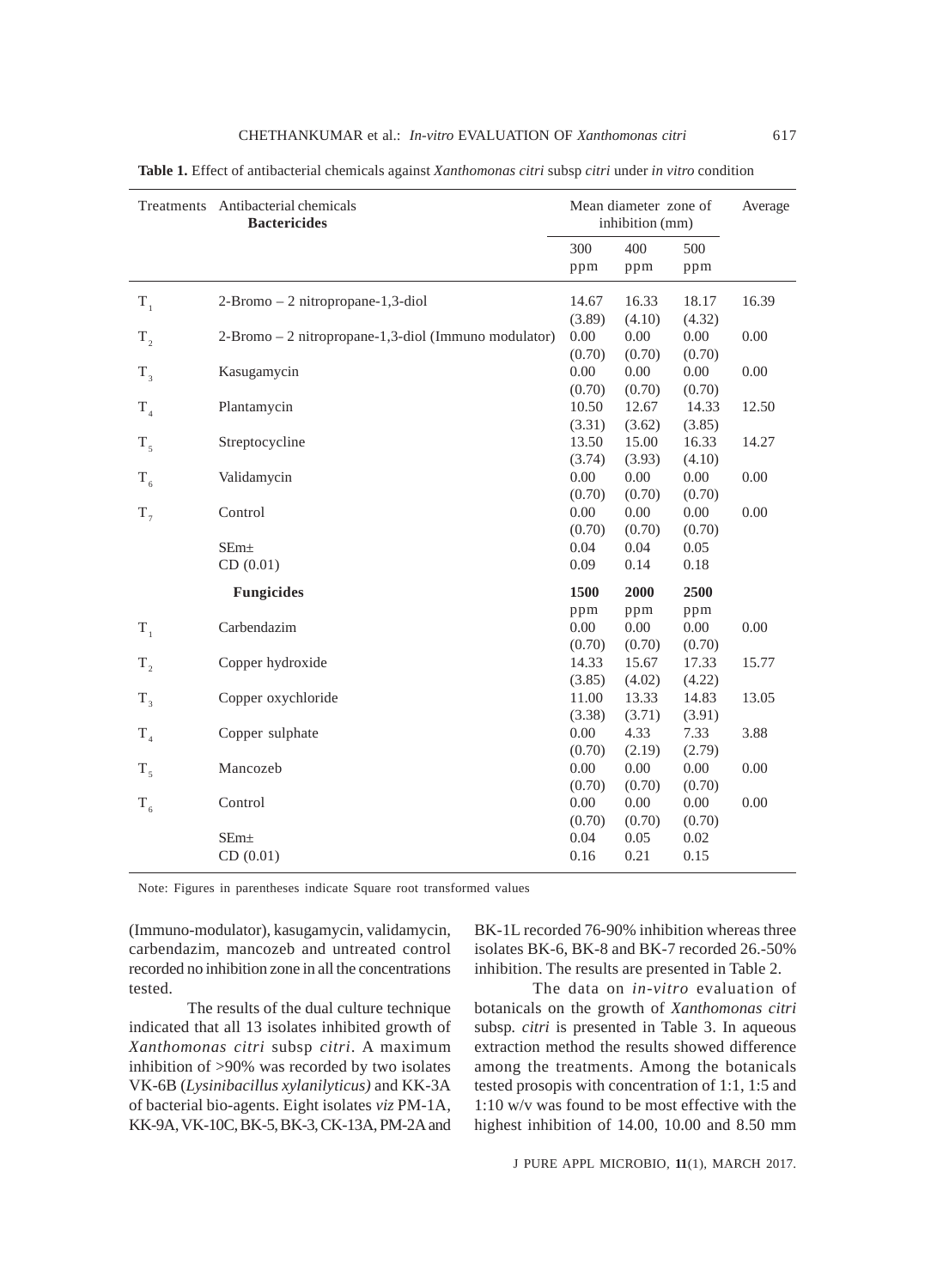respectively followed by Kokum (13.50, 8.50 and 6.50) and Soapnut (11.00, 7.50 and 5.50 mm) respectively. There was no inhibition observed in remaining treatments. However positive check Streptocycline @ 500ppm + Copper oxy chloride @ 3000ppm showed maximum inhibition of 21.50 mm and found significantly different from all other botanicals tested.

The alcoholic extracts of 21 botanicals were evaluated against *Xanthomonas citri* subsp *citri* under *in-vitro* condition and results are presented in Table 4. The similar trends of results were obtained as in case of aqueous extraction. The results revealed that among all the botanicals, prosopis with concentration of 1:1, 1:5 and 1:10 w/ v was found to be most effective with the maximum inhibition of 18.50, 15.50 and 11.63mm respectively. Prosopis treatment was followed by Kokum at 1:1, 1:5 and 1:10 w/v recorded inhibitory zone of 18.50, 13.00 and 10.50 mm respectively. However soapnut recorded inhibitory zone of 16.50, 12.50 and 8.50 mm at 1:1, 1:5 and 1:10 w/v concentrations respectively. There was no inhibition of bacterial growth in the remaining treatments at all the three concentrations. The standard check Streptocycline 500ppm + Copper oxychloride 3000ppm recorded maximum inhibition of 21.50 mm which found superior to all the botanicals tested. Whereas water control recorded no inhibition zone

**Table 2.** *In-vitro* evaluation of antagonistic bacterial bio-agents against *Xanthomonas citri* subsp *citri*

| S.<br>No. | Code of the bio agents | Grade<br>(based on %)<br>inhibition bybio agent) |
|-----------|------------------------|--------------------------------------------------|
| 1         | $PM-1A$                | П                                                |
| 2         | VK-6B (Lysinibacillus  |                                                  |
|           | <i>xylanilyticus</i> ) | I                                                |
| 3         | $BK-6$                 | IV                                               |
| 4         | KK-9A                  | П                                                |
| 5         | $VK-10C$               | П                                                |
| 6         | $KK-3A$                | T                                                |
| 7         | $BK-5$                 | П                                                |
| 8         | $BK-3$                 | П                                                |
| 9         | $CK-13A$               | П                                                |
| 10        | $BK-8$                 | IV                                               |
| 11        | $PM-2A$                | П                                                |
| 12        | $BK-7$                 | IV                                               |
| 13        | $BK-1L$                | П                                                |

#### **DISCUSSION**

A total of eleven chemicals were evaluated for their efficacy against *Xanthomonas citri* subsp *citri* by paper disc method and the mean inhibition diameter was recorded. Highest inhibition was noticed in 2-Bromo-2 nitropropane-1,3-diol (14.67, 16.33 and 18.17mm) and Streptocycline (13.50, 15.00 and 16.33mm) at 300, 400 and 500ppm respectively, followed by copper hydroxide (14.33, 15.67 and 17.33mm) and copper oxy chloride (11.00, 13.33 and 14.83) which recorded highest inhibition at 1500, 2000 and 2500ppm respectively.

Streptocycline is a protein inhibitor whereas streptomycin sulphate play role in interfering with formyl-methionine tRNA and binds to 30s RNA whereas tetracyclin hydrochloride interferes with amino-acyl tRNA. However 2-Bromo – 2 nitropropane-1,3-diol interacts with cysteine, cysteine methyl ester and glutathione in the presence of air and acts as catalyst for oxidation of thiol groups of disulfides (Julia 1988).

The present findings were supported by shahid *et al.* (2005) who evaluated the efficacy of different chemicals against *Xanthomonas campestris pv. citri* with varied concentration of 0.01, 0.1 and 1% to check the multiplication of bacteria by paper disc method and found that Agrimycin –100, Streptomycin sulphate, Vitavax and Dithane M–45 had maximum inhibiting capacity with 2.47, 2.28, 2.38 and 2.32 cm respectively.

Shahbaz *et al.* (2007) studied the efficacy of Agrimycin–100, Cupravit, Bavistin, Dithane M-45, Vitavax, Daconil, Antracol, Benlate and Nimrod at 1% concentration in *in-vitro* condition against *Xanthomonas campestris pv. citri*. Among which Agrimycin–100 was found to be the most effective chemical with 2.89cm of inhibition.

Similar studies were also reported by Rashid *et al.,* 2014 on *in-vitro* evaluation of six selected antibacterial chemicals *viz.* Cupravit 50 WP (Copper oxy chloride), Sulcox 50 WP (Copper oxy chloride), Champion 77 WP (Copper hydroxide), Indofil M-45 (Mancozeb), Dithane M-45 (Mancozeb) and Bavistin 50 WP (Carbendazim) where Indofil-M45 recorded maximum inhibition of *Xanthomonas axonopodis* pv. *citri*

Thirteen isolates were examined against *Xanthomonas citri* subsp *citri* for their efficacy in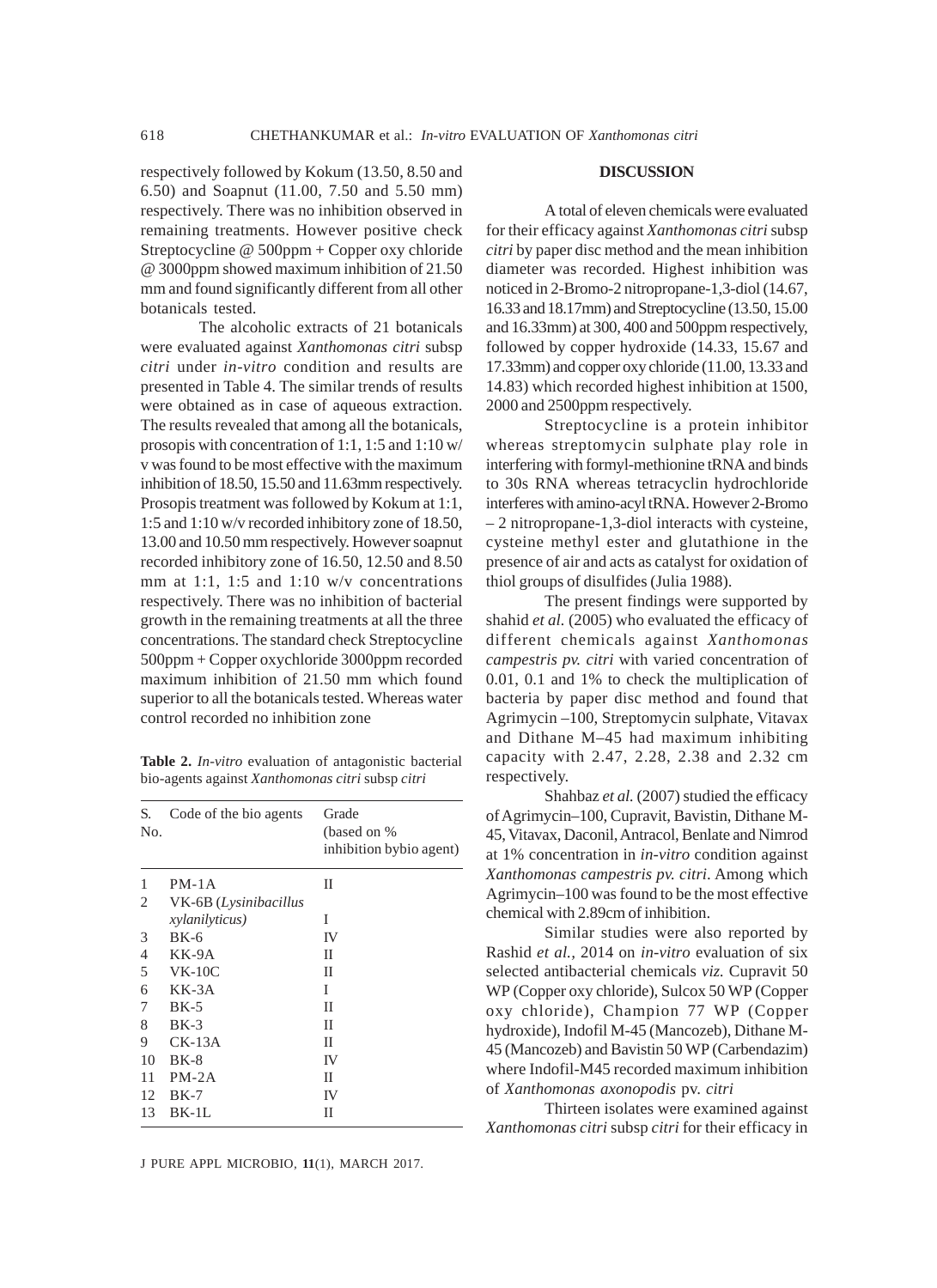| Treatments      | Plant extracts                                   |                 | Mean diameter zone of<br>Average<br>inhibition (mm) |                |          |
|-----------------|--------------------------------------------------|-----------------|-----------------------------------------------------|----------------|----------|
|                 |                                                  | 1:01            | 1:05                                                | 1:10           |          |
| $T_{1}$         | Adathoda vasica                                  | 0.00            | 0.00                                                | 0.00           | $0.00\,$ |
|                 |                                                  | (0.70)          | (0.70)                                              | (0.70)         |          |
| $T_{2}$         | Calotropis gigantean                             | 0.00            | 0.00                                                | $0.00\,$       | 0.00     |
|                 |                                                  | (0.70)          | (0.70)                                              | (0.70)         |          |
| $T_{3}$         | Cinnamomum verum                                 | 0.00            | 0.00                                                | 0.00           | 0.00     |
|                 |                                                  | (0.70)          | (0.70)                                              | (0.70)         |          |
| $T_{4}$         | Cymbogon winteranius                             | 0.00            | 0.00                                                | 0.00           | 0.00     |
|                 |                                                  | (0.70)          | (0.70)                                              | (0.70)         |          |
| $T_{5}$         | Eugenia caryophyllata                            | 0.00            | 0.00                                                | 0.00           | 0.00     |
|                 |                                                  | (0.70)          | (0.70)                                              | (0.70)         |          |
| $T_{6}$         | Eugenia caryophyllata                            | 0.00            | 0.00                                                | 0.00           | 0.00     |
|                 |                                                  | (0.70)          | (0.70)                                              | (0.70)         |          |
| $T_{7}$         | Eucalyptus citriodora                            | 0.00            | 0.00                                                | 0.00           | 0.00     |
|                 |                                                  | (0.70)          | (0.70)                                              | (0.70)         |          |
| $T_{8}$         | Allium sativum                                   | 12.00           | 0.00                                                | 0.00           | 4.00     |
|                 |                                                  | (3.54)          | (0.70)                                              | (0.70)         |          |
| $T_{\rm q}$     | Kalia bith                                       | 0.00            | 0.00                                                | 0.00           | 0.00     |
|                 |                                                  | (0.70)          | (0.70)                                              | (0.70)         |          |
| $\rm T_{_{10}}$ | Garcinia indica                                  | 13.50           | 8.50                                                | 6.50           | 9.50     |
|                 |                                                  | (3.74)          | (3.68)                                              | (2.64)         |          |
| $T_{11}$        | Lantena camera                                   | 0.00            | 0.00                                                | 0.00           | 0.00     |
|                 |                                                  | (0.70)          | (0.70)                                              | (0.70)         |          |
| $T_{12}$        | Cymbopogon citrates                              | 0.00            | 0.00                                                | 0.00           | 0.00     |
|                 |                                                  | (0.70)          | (0.70)                                              | (0.70)         |          |
| $\rm T_{_{13}}$ | Salvadora persica                                | 0.00            | 0.00                                                | 0.00           | 0.00     |
|                 |                                                  | (0.70)          | (0.70)                                              | (0.70)         |          |
| $T_{14}$        | Azadiracta indica                                | 0.00            | 0.00                                                | 0.00           | 0.00     |
|                 |                                                  | (0.70)          | (0.70)                                              | (0.70)         |          |
| $T_{15}$        | Nitro sulph                                      | 0.00            | 0.00                                                | 0.00           | 0.00     |
|                 |                                                  | (0.70)          | (0.70)                                              | (0.70)         |          |
| $T_{16}$        | Phosphorika                                      | 0.00            | 0.00                                                | 0.00           | 0.00     |
|                 |                                                  | (0.70)          | (0.70)                                              | (0.70)         |          |
| $T_{17}$        | Pongamia pinnanta                                | 0.00            | 0.00                                                | 0.00           | 0.00     |
|                 | Prosopis juliflora                               | (0.70)<br>14.00 | (0.70)<br>10.00                                     | (0.70)<br>8.50 | 10.83    |
| $\rm T_{_{18}}$ |                                                  | (3.81)          | (4.00)                                              | (3.00)         |          |
| $T_{19}$        | Sapindus saponaria                               | 11.00           | 7.50                                                | 5.50           | 8.00     |
|                 |                                                  | (3.39)          | (3.61)                                              | (2.44)         |          |
|                 | Ocimum basilium                                  | 0.00            | 0.00                                                | 0.00           | 0.00     |
| $\rm T_{_{20}}$ |                                                  | (0.70)          | (0.70)                                              | (0.70)         |          |
| $T_{21}$        | Control                                          | 0.00            | 0.00                                                | 0.00           | 0.00     |
|                 |                                                  | (0.70)          | (0.70)                                              | (0.70)         |          |
|                 |                                                  |                 |                                                     |                |          |
| $T_{22}$        | Streptocycline + copper oxychloride $21.5(4.69)$ |                 |                                                     |                |          |
|                 | SEm <sub>±</sub>                                 | 0.05            | 0.05                                                | 0.04           |          |
|                 | CD(0.01)                                         | 0.15            | 0.12                                                | 0.11           |          |

**Table 3.** Effect of aqueous extracts of selected botanicals against *Xanthomonas citri* subsp *citri* under *in-vitro* condition

Note: Figures in parentheses indicate Square root transformed values 1:1, 1:5 and 1:10 = Concentrations (1 part of crude extract and 1, 5 and 10 part of water)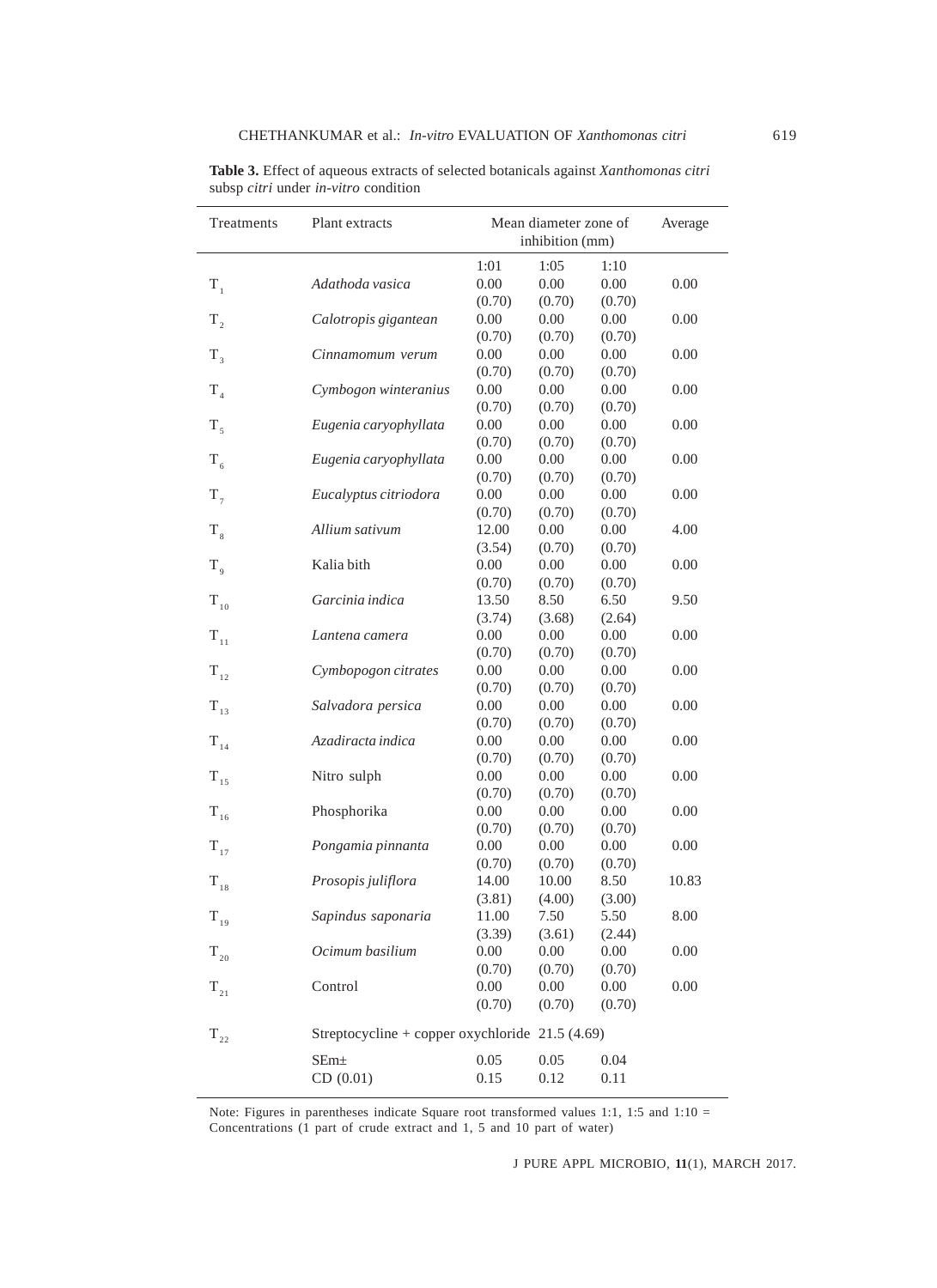| Treatments      | Plant extracts                                   | Mean diameter zone of<br>inhibition (mm) |        |        | Average |
|-----------------|--------------------------------------------------|------------------------------------------|--------|--------|---------|
|                 |                                                  | 1:01                                     | 1:05   | 1:10   |         |
| $T_{1}$         | Adathoda vasica                                  | 0.00                                     | 0.00   | 0.00   | 0.00    |
|                 |                                                  | (0.70)                                   | (0.70) | (0.70) |         |
| $T_{2}$         | Calotropis gigantean                             | 0.00                                     | 0.00   | 0.00   | 0.00    |
|                 |                                                  | (0.70)                                   | (0.70) | (0.70) |         |
| $T_{3}$         | Cinnamomum verum                                 | 0.00                                     | 0.00   | 0.00   | 0.00    |
|                 |                                                  | (0.70)                                   | (0.70) | (0.70) |         |
| $T_{4}$         | Cymbogon winteranius                             | 0.00                                     | 0.00   | 0.00   | 0.00    |
|                 |                                                  | (0.70)                                   | (0.70) | (0.70) |         |
| $T_{5}$         | Eugenia caryophyllata                            | 0.00                                     | 0.00   | 0.00   | 0.00    |
|                 |                                                  | (0.70)                                   | (0.70) | (0.70) |         |
| $T_{6}$         | Eugenia caryophyllata                            | 0.00                                     | 0.00   | 0.00   | 0.00    |
|                 |                                                  | (0.70)                                   | (0.70) | (0.70) |         |
| $T_{7}$         | Eucalyptus citriodora                            | 0.00                                     | 0.00   | 0.00   | 0.00    |
|                 |                                                  | (0.70)                                   | (0.70) | (0.70) |         |
| $T_{8}$         | Allium sativum                                   | 0.00                                     | 0.00   | 0.00   | 0.00    |
|                 |                                                  | (0.70)                                   | (0.70) | (0.70) |         |
| $T_{\rm q}$     | Kalia bith                                       | 0.00                                     | 0.00   | 0.00   | 0.00    |
|                 |                                                  | (0.70)                                   | (0.70) | (0.70) |         |
| $T_{10}$        | Garcinia indica                                  | 18.50                                    | 13.00  | 10.50  | 14.00   |
|                 |                                                  | (4.30)                                   | (3.68) | (3.32) |         |
| $T_{11}$        | Lantena camera                                   | 16.50                                    | 11.00  | 0.00   | 9.16    |
|                 |                                                  | (3.61)                                   | (3.39) | (0.70) |         |
| $T_{12}$        | Cymbopogon citrates                              | 0.00                                     | 0.00   | 0.00   | 0.00    |
|                 |                                                  | (0.70)                                   | (0.70) | (0.70) |         |
| $T_{13}$        | Salvadora persica                                | 0.00                                     | 0.00   | 0.00   | 0.00    |
|                 |                                                  | (0.70)                                   | (0.70) | (0.70) |         |
| $T_{14}$        | Azadiracta indica                                | 0.00                                     | 0.00   | 0.00   | 0.00    |
|                 |                                                  | (0.70)                                   | (0.70) | (0.70) |         |
| $T_{15}$        | Nitro sulph                                      | 0.00                                     | 0.00   | 0.00   | 0.00    |
|                 |                                                  | (0.70)                                   | (0.70) | (0.70) |         |
| $T_{16}$        | Phosphorika                                      | 0.00                                     | 0.00   | 0.00   | 0.00    |
|                 |                                                  | (0.70)                                   | (0.70) | (0.70) |         |
| $T_{17}$        | Pongamia pinnanta                                | 0.00                                     | 0.00   | 0.00   | 0.00    |
|                 |                                                  | (0.70)                                   | (0.70) | (0.70) |         |
| $T_{18}$        | Prosopis juliflora                               | 18.50                                    | 15.50  | 11.63  | 15.21   |
|                 |                                                  | (4.36)                                   | (4.00) | (3.48) |         |
| $T_{19}$        | Sapindus saponaria                               | 16.50                                    | 12.50  | 8.50   | 12.50   |
|                 |                                                  | (4.13)                                   | (3.61) | (3.00) |         |
| $\rm T_{_{20}}$ | Ocimum basilium                                  | 0.00                                     | 0.00   | 0.00   | 0.00    |
|                 |                                                  | (0.70)                                   | (0.70) | (0.70) |         |
| $T_{21}$        | Control                                          | 0.00                                     | 0.00   | 0.00   | 0.00    |
|                 |                                                  | (0.70)                                   | (0.70) | (0.70) |         |
| $\rm T_{_{22}}$ | Streptocycline + copper oxychloride $21.5(4.69)$ |                                          |        |        |         |
|                 | SEm <sub>±</sub>                                 | 0.04                                     | 0.06   | 0.04   |         |
|                 | CD(0.01)                                         | 0.11                                     | 0.20   | 0.11   |         |

**Table 4.** Effect of alcohol extracts of selected botanicals against *Xanthomonas citri* subsp *citri* under *in-vitro* condition

Note: Figures in parentheses indicate Square root transformed values 1:1, 1:5 and 1:10 = Concentrations (1 part of crude extract and 1, 5 and 10 part of water)

J PURE APPL MICROBIO*,* **11**(1), MARCH 2017.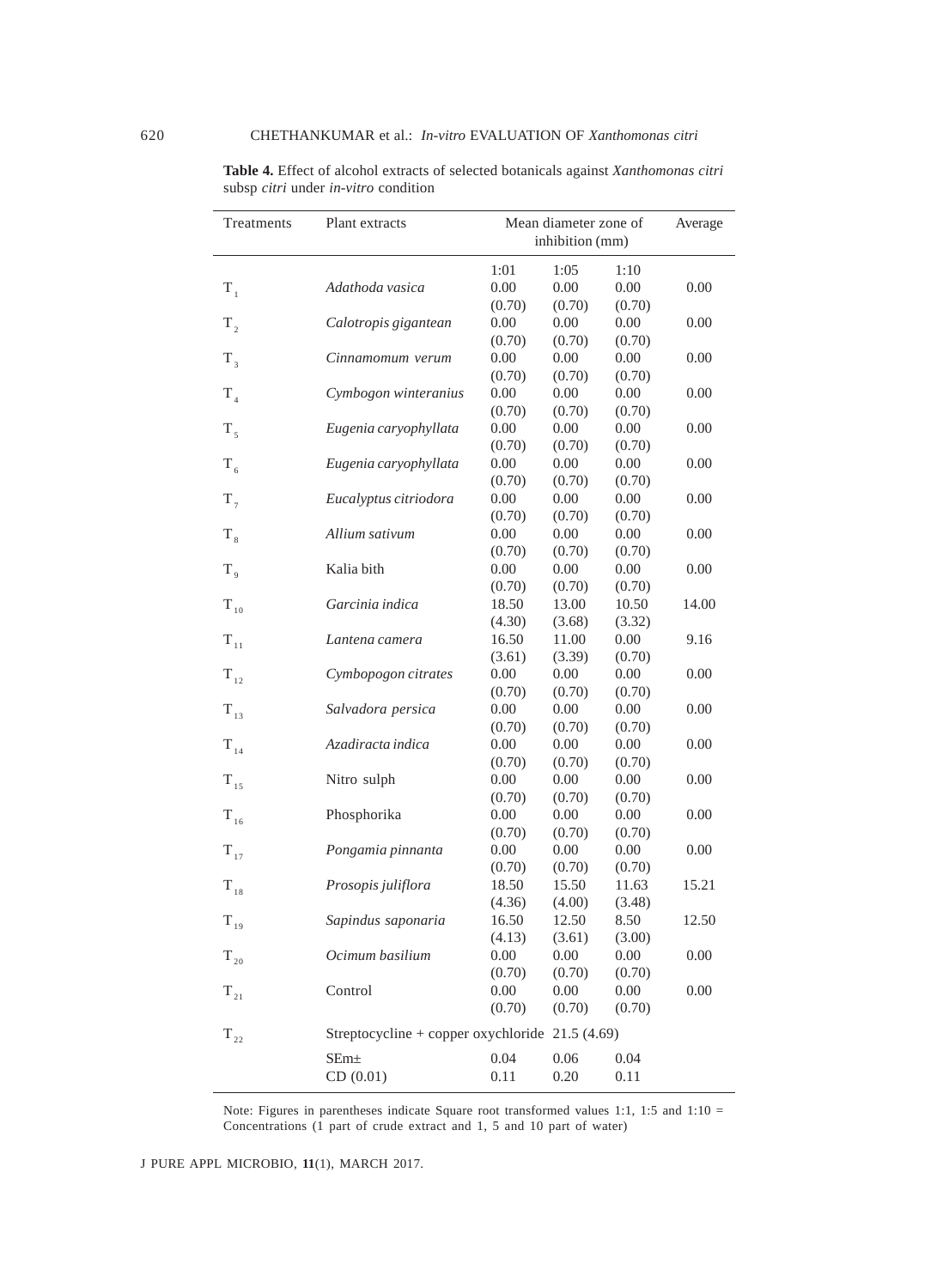inhibiting the growth of the pathogen, in which two isolates VK-6B (*Lysinibacillus xylanilyticus*) and KK-3A showed maximum inhibition (>90%) and were scaled as grade I. Eight isolates *viz* (PM-1A, KK-9A, VK-10C, BK-5, BK-3, CK-13A, PM-2A and BK-1L) recorded 76-90% inhibition with II grade. The last three isolates BK-6, BK-8 and BK-7 recorded 26.-50% inhibition with IV grade.

The antagonistic activity of ten strains of *Pseudomonas fluorescens* and five strains of *Pseudomonas putida* were evaluated against *Xanthomonas axonopodis pv. citri*, under *in-vitro* condition. The strain *Pseudomonas fluorescens* - 19 had recorded a maximum inhibition with 6.40cm and there was no inhibition by the *Pseudomonas putida* strain 8, 13 and 18. The variation in the antagonistic activity of bacterial isolates might be due to the difference in the mode of action and mechanism (Khodakaramian *et al.,* 2008).

The study is supported by Mohammed *et al.* (2014) where a total of 22 potential bacterial antagonists isolated as epiphytes from the phylloplane of healthy citrus trees were screened for their *in vitro* efficacy against *Xcc*. These strains were identified as *Pseudomonas fluorescens* on the basis of biochemical and physiological tests and 16S rDNA. Out of these 22 potentially bacterial antagonists, five strains (KSA1, KSA9, KSA14, KSA17 and KSA20) showed high potential growth inhibition.

Similar kinds of investigations were also reported on pomegranate bacterial blight caused by *Xanthomonas axanopodis pv. punicae* by Yenjerappa (2009), where antagonists like *Bacillus subtilis* and *Pseudomonas fluorescens* were found significantly superior in inhibiting the growth of pathogen. Ramesh (2015) isolated 170 isolates from different pomegranate orchards and found 57 isolates suppressing the growth of pathogen out of which 8 isolates *viz*, PM-1A, VK-6B, BK-6, KK-9A, VK-10C, KK-3A, BK-5 and BK-3 showed the maximum inhibition.

Biological control can achieve the objective of disease suppression through a number of ways such as antibiosis, competition, mycoparasitism, cell wall degradation, induced resistance, plant growth promotion and rhizosphere colonization capability. The most effective bioagent studied till date appears to antagonize pathogen using multiple mechanisms is

*Pseudomonas*, which utilizes both antibiosis and induction of host resistance to suppress the disease causing microorganisms (Jan *et al.,* 2013)

Under biological control of plant diseases, various antagonistic organisms have been identified, which fight against the pathogens by different mechanisms *viz.,* competition, lysis, antibiosis, siderophore production and hyper parasistism (Vidyasekaran, 1999).

The antagonism of *Pseudomonas fluorescens* against some *Xanthomonas* spp. was reported by Unnamalai and Gnanamanickam (1984).

In aqueous extraction of botanicals, the results showed significant difference among the treatments. Among the botanicals tested *Prosopis juliflora* was found to be most effective with maximum average inhibition of 10.83 mm which was significantly different from all other treatments. This was followed by kokum and soapnut which recorded average inhibitory zone of 9.50 and 8.00 mm respectively. Even in the alcoholic extraction method the same trend has been observed with the average inhibition of 15.21, 14.00 and 12.50 mm by the prosopis, kokum and soapnut respectively.

Kokum rind possesses an important phenolic compound called as garcinol identified by Sutar *et al.* (2012), beside garcinol the other compounds like furfural and its derivatives, cyanidin- 3-glucose which are present as anthocyanin in the rind. This furfural and cyanidin -3-glucose is a potent antimicrobial. The extent to which these compounds get extracted in different solvents determine the degree of bactericidal action.

Sasitorn (2003) reported the use of 23 different herbal extracts, extracted by 95% ethyl alcohol at the concentration of 100,000, 50,000, 10,000, 5,000 and 1,000 ppm respectively and found that guava leaf extract could inhibit the growth of bacteria at 50,000 ppm, the myrobalan wood fruit extract at 10,000 ppm, the extract of beleric myrobalan fruit, nut gall fruit and pomegranate fruit peel could inhibit the growth of bacteria at all concentration.

Srinivasachary (1995) investigated that, *Ocimum* plant extract was more effective in inhibiting the growth of *Xanthomonas campestris* pv. *mori.* Similar studies were also reported on *in vitro* efficacy of different botanicals in inhibiting growth of *Xanthomonas axonopodis* pv. *punicae*